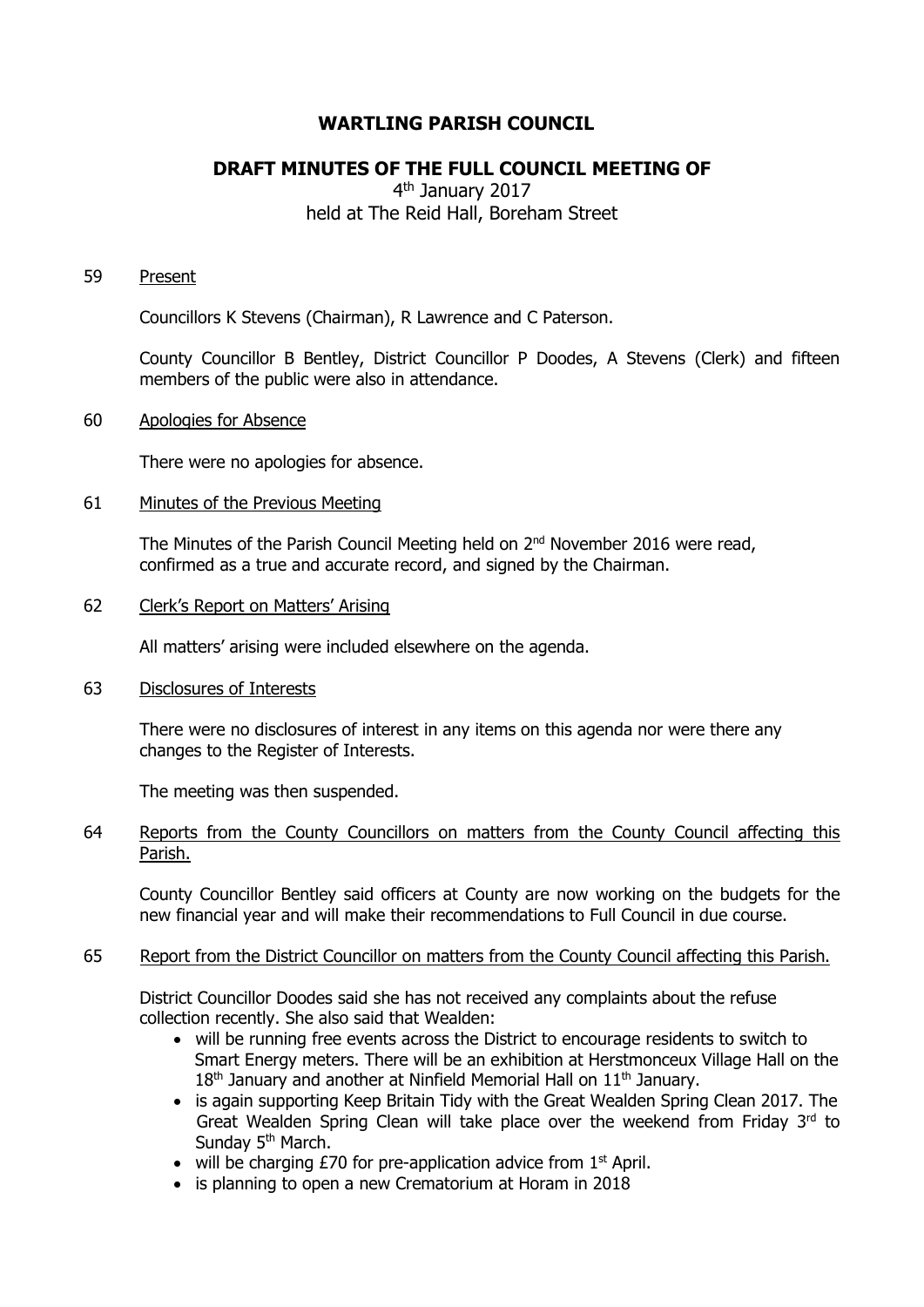## 66 Questions from Members of the Public

Mrs White made the following statement which she directed to the County and District Councillors;

'As a mere mortal, I am never sure who has the responsibility for what. That is to say, either Wealden District Council or East Sussex County Council. And indeed Highways seem to be a separate entity altogether. However I do believe that all these bodies should be there to help us and not oppose us.

Our Parish Council works hard for us and we are very appreciative of what they do. Unfortunately, they do not appear to be listened to by the people I have just mentioned, which is why we have lost so many Parish Councillors recently. We thought the Government wanted to pass down the powers to the people!

It would seem that anything that the parish requires, we are told that it is either not a priority, or there is not enough money.

It would seem however, that money is spent on research into various scenarios that never seem to come to fruition such as the Strategic Housing Land Availability Assessment (which has been going on since at least 2014) and the proposed Conservation Area.

The following are examples of things we have been asking for;

1: We have had to fight to get our verges cut in the village and have been asking for our pavements to be widened for many years. This year the verges grew to such a level that they endangered motorists as indeed the pavements endanger pedestrians.

2: I understand a meeting was held about the posts at the top of Boreham Lane, but nothing more came of it.

3: Wealden Council Tree Warden inspected our neighbour's dead tree some time ago and said it was safe. Network Power disagreed with this and cut it down. In the interim we suffered several power cuts because of it.

4: The planning for Barn Cottage to become residential was vetoed by several people in the village and the Parish Council, but it was just ignored and passed.'

In answer to the points raised, Councillor Stevens replied;

1: A site meeting about the posts at Boreham Lane did take place, but Highways said they would be unsafe and would not give the Parish Council permission to install them.

2: The tree was safe from County Council's point of view but Network Power had a different point of view because of the power cuts.

3: The verges were cut this year and the work to cut back the pavements has been scheduled for later.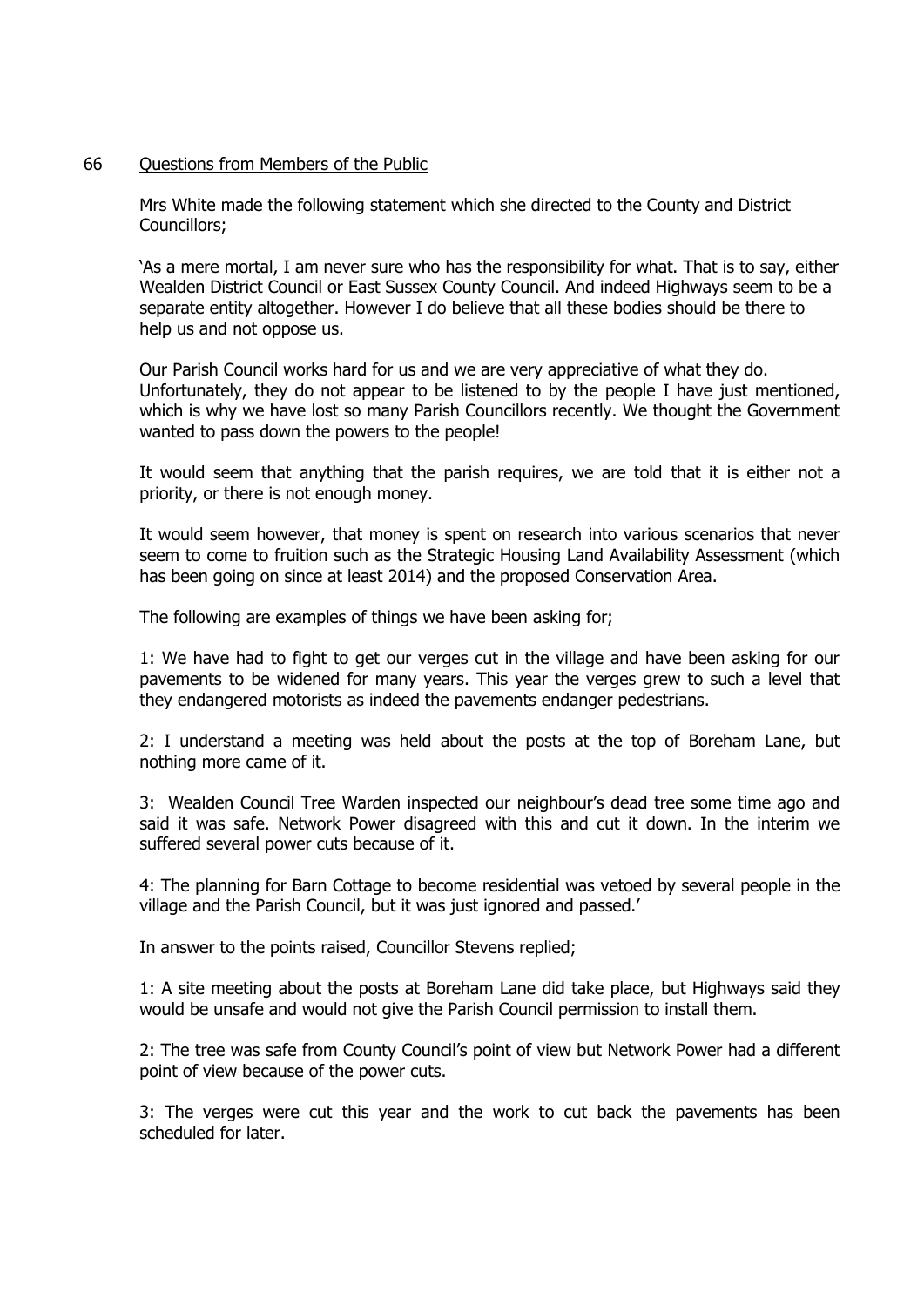4: The Government dictates that we need more housing and that drives everything in Planning.

It was also noted that the County Council is facing reduced income of £150m by 2020 from the withdrawal of funding from Central Govenment and is limited by how much it can increase its Council Tax. Parishes may have to take on more and may have to raise the precept to do so.

County Councillor Bentley added;

- whilst the Government is keen to pass powers on to Parish Councils, there is currently no legislation to do so.
- the MP recently held a Conference to look at changing rural verges to wildflower meadows.
- Wartling has a very good Highways Steward and residents should report any problems to her.
- adding the posts would reduce the road width to a width that is less than the minimum required by the Road Traffic Act.
- The homeowner is ultimately responsible for the tree because it is on their land.

District Councillor Doodes the added;

- that Wealden has to provide more housing, it has no choice and the Parish Council is only a Consultee.
- Parish, District and County Councillors work together to try and do the best for the Parish but could maybe improve feeding back what they do to residents.
- work on the Strategic Housing Land Availability Assessment is still ongoing, but the Government keeps changing the goalposts.

Mr Hassell asked if the Parish Council can contact the hunt and ask them to let us know when hunts are taking place. Councillor Stevens said he would try but thought it unlikely because it could increase the risk of the hunt being sabotaged.

Mrs Jones said there are some potholes in Boreham Lane which she will monitor and report when they become a problem.

The meeting was then re-opened.

#### 67 Reports

a) Planning – The following applications have recently been approved by Wealden District Council;

WD2016/2074FA – Barn Cottage – Removal of condition 4 of WD2010/1278F (Change of use of redundant farm building to holiday let cottage) to enable use as dwelling.

WD2016/19580 -,Dormers Farmhouse – Windmill Hill – Outline application for erection of two dwellings with parking and crossing to A271.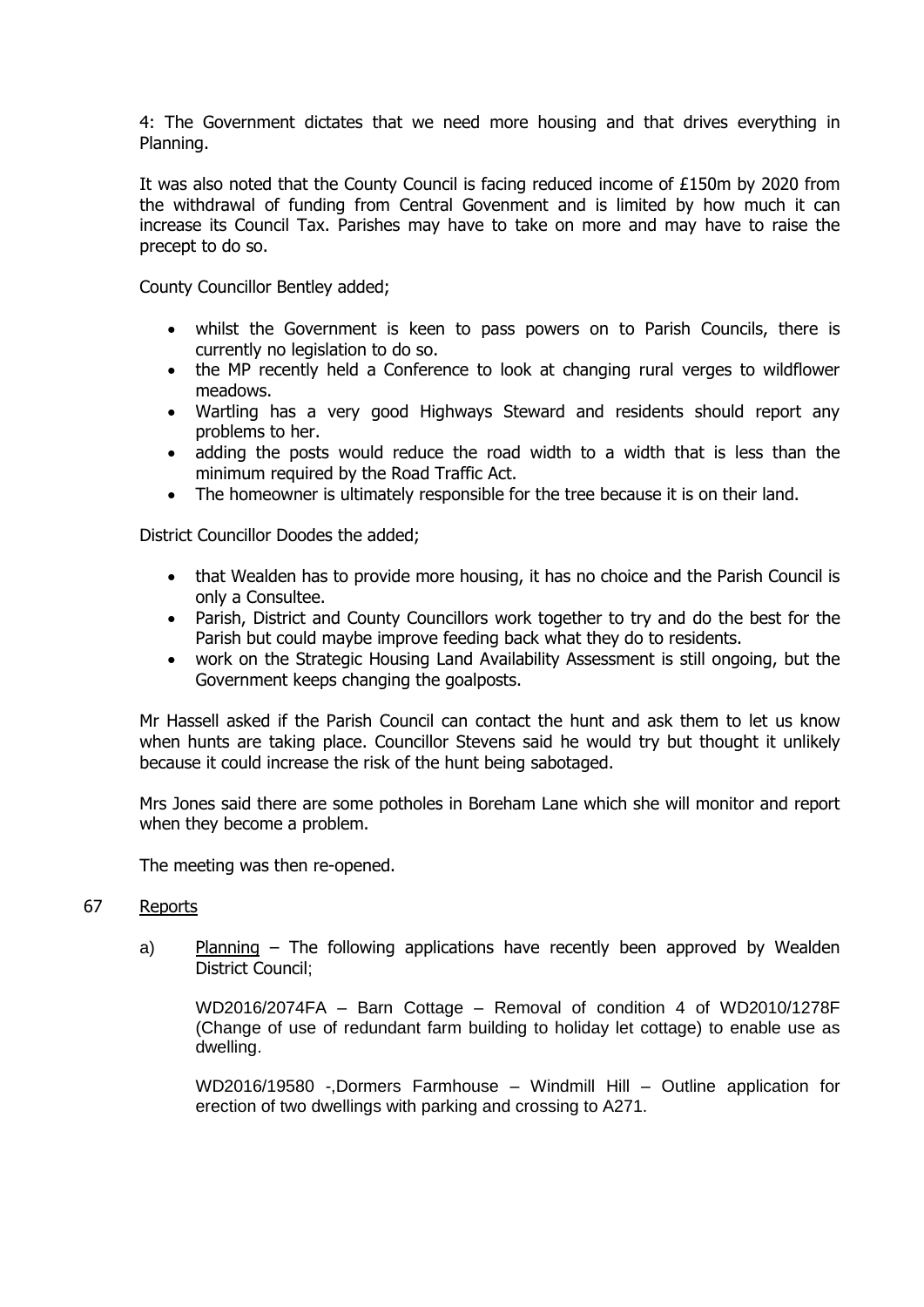## b) Environment North

There was nothing new to report on this occasion.

### c) Footpaths

There was nothing new to report on this occasion.

#### d) Environment South

There have been no new reports of any fly tipping.

### e) Highways

Councillor Lawrence recently reported a pothole by the church in Wartling Hill to Highways, and it was fixed within two weeks.

f) Police

There was nothing new to report on this occasion.

## g) Communication

Cabinet 12 for Broadband is still not running but Cabinet 14 is nearly ready for connection. Councillor Lawrence suggested residents type in their postcode on the BT website for more specific updates.

#### h) Speedwatch

The Speedwatch Team met in December and recorded four vehicles which were being driven at speeds between 38mph and 44mph.

In 2016 the Speedwatch Team carried out 29 sessions (totalling 96 man hours) in which they noted 122 speeding offences and, as a result, 108 drivers were sent letters.

The Fire Brigade also carried out a Speedwatch Session in Boreham Street but only recorded a few.

i) Trees

There was nothing new to report on this occasion.

## 68 Reports from Outside Meetings and Courses

Councillor Stevens attended a budget meeting at East Sussex County Council on the 4<sup>th</sup> January, the minutes will be available in due course.